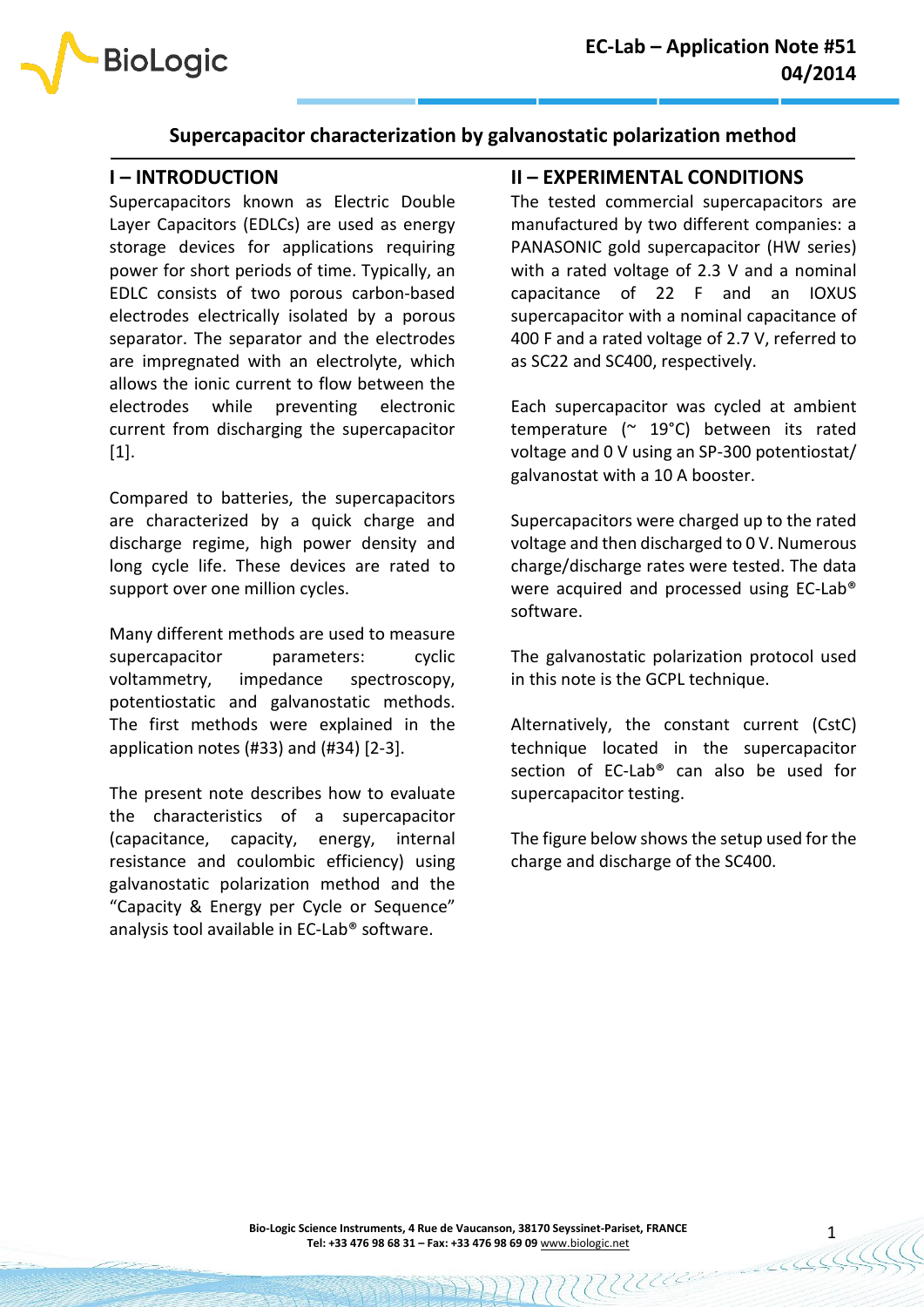

| 1<br>0                                                                               |                                                    |
|--------------------------------------------------------------------------------------|----------------------------------------------------|
| $\mathbf{1}$<br>Set   I<br>$\vee$ to $I_s = -8,000$                                  | А<br>VS.<br><none></none>                          |
| for at most $t_1$ =                                                                  | 30<br>$h$ 0<br>0,0000<br>mn<br>s                   |
| Limit $E_{\text{we}} \leftarrow E_{\text{M}}$ =                                      | v<br>0.000                                         |
| <u>Record</u> every <b>dE</b> <sub>1</sub> =                                         | m٧<br>0.0                                          |
| or $dt_1 =$                                                                          | 3,0000<br>s                                        |
| <u>Hold</u> $E_M$ for $t_M =$                                                        | $\top$ h $\boxed{0}$<br>0,0000<br>lo.<br>mn<br>s   |
| $Lim$ it $   \cdot   _m =$                                                           | 0.000<br>$mA \times$                               |
| or  dl/dt < <b>dl/dt<sub>f</sub> =</b>                                               | 0,000<br>mA/s                                      |
| $\frac{\text{Record}}{\text{every}}$ dQ =                                            | 1.000<br>mA.h                                      |
|                                                                                      | or dt <sub>q</sub> = $\sqrt{120,0000}$<br>s        |
| $\boxed{\text{Limit}[\triangle\mathbb{Q}] \geq \mathbf{A}\mathbf{Q}_{\mathbf{M}}}$ = | 0,000<br>mA.h                                      |
| $\iff$ $\Delta x_{\mathbf{M}}$ =                                                     | 0,000                                              |
| $E$ Range =                                                                          | 0V:5V<br>$\mathbf{v}$ $\mathbf{L}$                 |
|                                                                                      | Resolution = 100 uV                                |
| I Range =                                                                            | 10 A                                               |
| $Bandwidth =$                                                                        | 9                                                  |
|                                                                                      |                                                    |
| $\mathbf{2})$<br><u>Rest</u> for $t_{\rm R}$ =                                       | l0<br>h 0 <br>1,0000<br>mn<br>s                    |
| Limit $ dE_{we}/dt  < dE_R/dt$ =                                                     | mV/h<br>10.0                                       |
| $\frac{Record}{R}$ every dE <sub>R</sub> =                                           | m۷<br>0.0                                          |
| or dt p =                                                                            | 0.0000<br>s                                        |
|                                                                                      | (if $t_B$ = 0 or (4Ql > 4Q <sub>M</sub> go to (4)] |

**Figure 1: Example of setup for SC400 testing.**

## **III – RESULTS**

#### **III - 1** *E VS.* **TIME CURVES**

Figures 2a and 2b show the obtained voltage profiles for the two tested supercapacitors. The charge and discharge were performed at the constant current of  $+/- 1$  A for the SC22 and +/-8 A for the SC400.





The beginning of each charge and discharge sequence on the SC22 voltage profile (Fig. 2a) displays a voltage drop (iR drop). This voltage drop corresponds to an important internal resistance. However, no significant IR drop was observed in the Fig. 2b indicating a low internal resistance for the SC400 supercapacitor. The internal resistance is discussed in the paragraph III-5.

The supercapacitor characteristics were calculated by processing the charge-discharge data using "Capacity & Energy per Cycle or Sequence" analysis tool. This tool is available in the supercapacitor section of Analysis tools menu of EC-Lab®.

| Capacity & Energy per Cycle or Sequence                                             |                                                                 |                           |                    | ΣΖ    |
|-------------------------------------------------------------------------------------|-----------------------------------------------------------------|---------------------------|--------------------|-------|
| Raw File                                                                            | Z:\Marketing\2 - EC-Lab\Notes Backup\07\18\Sauvegarde<br>Load   |                           |                    |       |
| Experiment                                                                          | Galvanostatic Cycling with Potential Limitation                 |                           |                    |       |
| Processed File                                                                      | Z:\Marketing\2 - EC-Lab\Notes Backup\07\18\Sauvegard-<br>Change |                           |                    |       |
| Record one point at the end of each<br>Define cycles by<br>Processed file variables | Automatic                                                       | Cycle                     |                    |       |
| $\triangledown$ cycle number                                                        |                                                                 | $V \mathsf{E}$ charge/W.h | V C discharge/F    |       |
| IV Q charge/mA.h                                                                    |                                                                 | V E discharge/W.h         | V Efficiency/%     |       |
| V Q discharge/mA.h                                                                  |                                                                 | V C charge/F              |                    |       |
|                                                                                     |                                                                 |                           | Process<br>Display | Close |

**Figure 3: "Capacity & Energy per Cycle or Sequence" window.**

As shown in Fig. 3, the "Capacity & Energy per Cycle or Sequence" tool allows an EC-Lab® user to calculate either for charge and

MUUR

2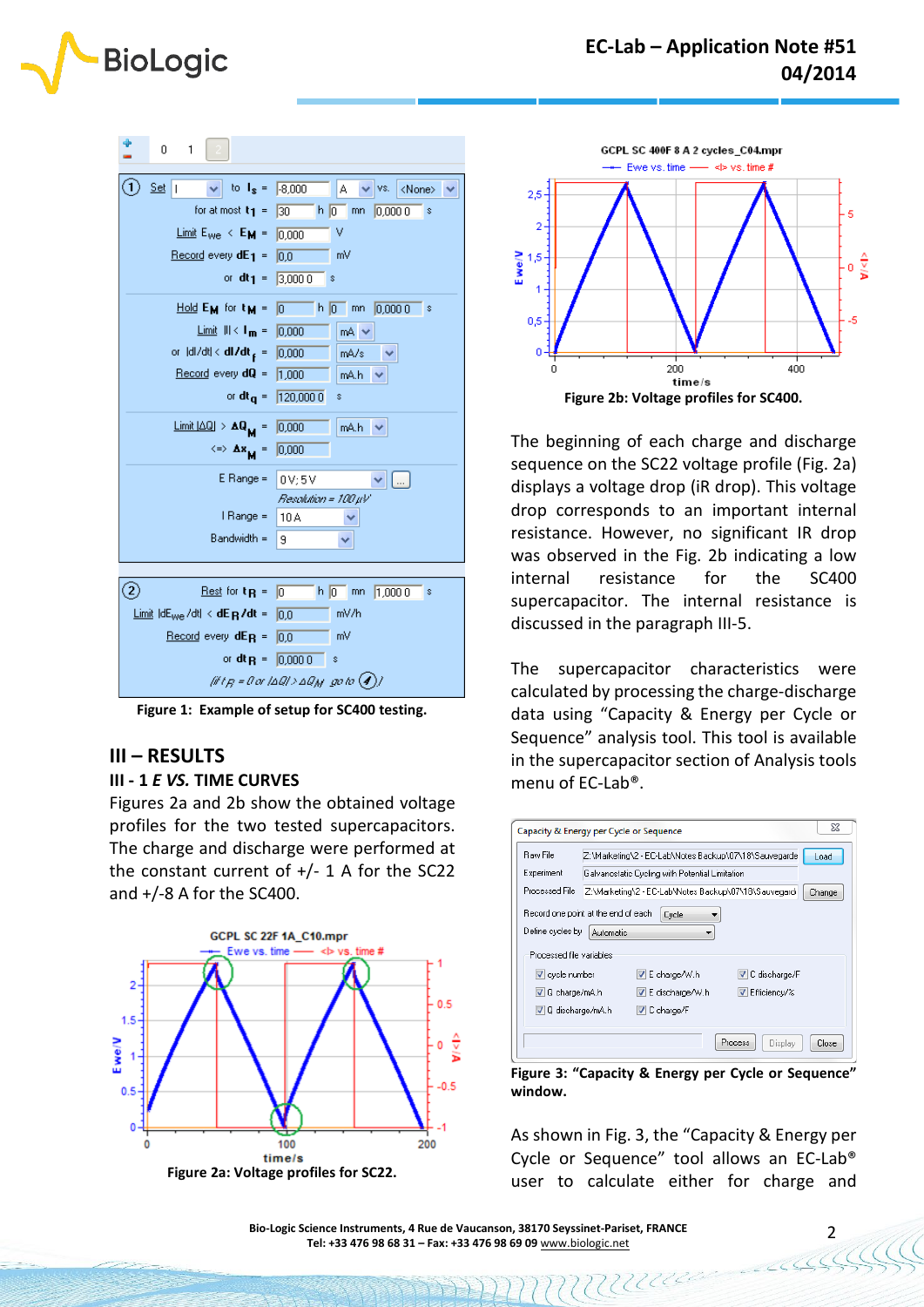discharge processes the capacity Q/mA.h, the capacitance C/F and the coulombic efficiency/%. These parameters are calculated as follows:

**BioLogic** 

- Capacity:  $Q = I \Delta t$  where I is the applied charge/discharge current and Δt is the charge/discharge duration.
- Capacitance C is calculated using the formula C =Qch/disch/ΔEwe, where Qch/disch is the total charge stored or released by the supercapacitor. ΔEwe is the voltage difference between the initial and final potential either on charging or discharging process.
- Coulombic efficiency is the ratio  $(Q_{\text{disch}}/Q_{\text{ch}})$ .100. As the charge and discharge were performed at the same current rate the coulombic efficiency is equal to  $(\Delta t_{\text{disch}}/\Delta t_{\text{ch}})$ .100 [4, 5] where  $\Delta t_{\text{disch}}$ and  $\Delta t_{ch}$  are the discharge and charge time, respectively.

Once the charge-discharge data file is processed, the user can have access to the value of all the parameters mentioned above. In case of a charge-discharge cycling test, the user can also determine the parameters evolution *vs*. time (or *vs.* cycle number, voltage,...) using the following file selection window (Fig. 4).



**Figure 4: File selection window.**

### **III - 2 CAPACITY MEASUREMENT**

The capacity expresses the total charge stored or released by the capacitor during a full charge-discharge process. It can be displayed for each charge and discharge sequence and also for each cycle (1 charge+1 discharge). Figs. 5a and 5b show the evolution (*vs.* cycle number) of the measured capacity  $Q<sub>ch</sub>$  &  $Q<sub>disch</sub>$ during charge and discharge of the two tested supercapacitors cycled 100 times using a galvanostatic charge-discharge protocol with current rates of 8 A and 2 A.



**Figure 5a: Capacity** *vs.* **cycle number for the SC400.**



**Figure 5b: Capacity** *vs.* **cycle number for the SC22.**

The measured capacities at the cycle 1 are around 239.0 mAh and 12.1 mAh respectively for the SC400 & SC22. These values decrease slightly with growing cycle number.

## **III - 3 CAPACITANCE MEASUREMENT**

MUULLE

Capacitance is the main characteristic of a supercapacitor. It expresses the ability of a supercapacitor to store electrical energy.

3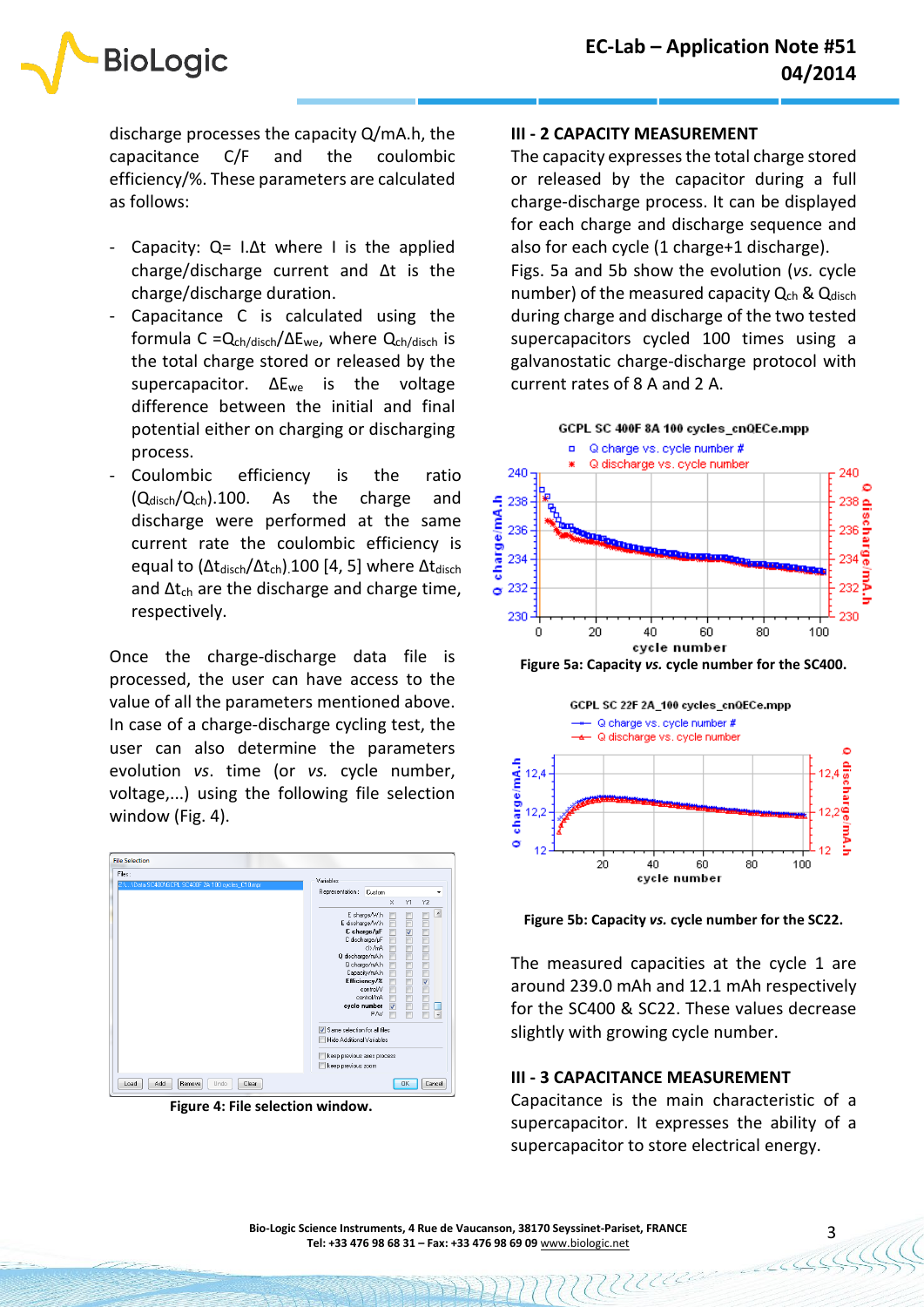

The values of capacitance obtained for the cycle 1 and for SC400 and SC22 are 392 F and 21 F respectively. These results are in agreement with the nominal capacitance values provided by manufacturers which are 400 F + 10%/- 5% and 22 F +/- 30%.

The two supercapacitors have been cycled over 100 times at charge/discharge rates of 8 A and 2 A respectively. The evolutions of the capacitances *vs*. cycle number are presented in the Fig. 6a and 6b below.



**Figure 6a: Charge & discharge Capacitance vs. cycle number for the SC400 supercapacitor.**



**Figure 6b: Charge & discharge Capacitance vs. cycle number for the SC22 supercapacitor.**

The Fig. 6a and 6b show a shallow, constant decrease of capacitance upon cycling. The measured capacitance decrease reached around 2% of the initial measured value after 100 cycles.

In order to check the evolution of the measured capacitance for a long time a longterm cycling test (10,000 cycles) was performed on the two supercapacitors. The result shows a capacitance decrease during the initial hundred cycles. The decrease becomes slightly smaller with growing cycle number. The Fig. 7 shows the obtained capacitance *vs.* cycle plot for the SC22.



**Figure 7: Capacitance** *vs.* **cycle number for a long-term cycling test of the SC22.**

The capacitance was also calculated for the same charge-discharge rates using the classical equation below:

$$
C(F) = \frac{I_{ch/disch}}{|Slope\_of\_E_{WE} - vs._-t|}
$$

Where I<sub>ch/disch</sub> is the charge or discharge current and abs (slope Ewe *vs.* t) is the absolute value of the slope of Ewe *vs.* time curve. The obtained values of capacitance are 387 F and 21 F for SC400 and SC22 respectively.

Contrary to the classical method which leads to large errors for low rates of charge- /discharge where the Ewe *vs.* t curve is not perfectly linear, the "Capacity and Energy per Cycle or Sequence" analysis tool provide an accurate capacitance value for low charge/discharge rates.

The SC400 was cycled over 100 times at charge/discharge rate of 8 A, 4 A and 2 A. The Fig. 8 shows a decrease of the measured capacitance with the increase of the cycling current. The capacitance decrease with increasing charge-discharge current was already observed in numerous studies [11, 12].

MUUR

4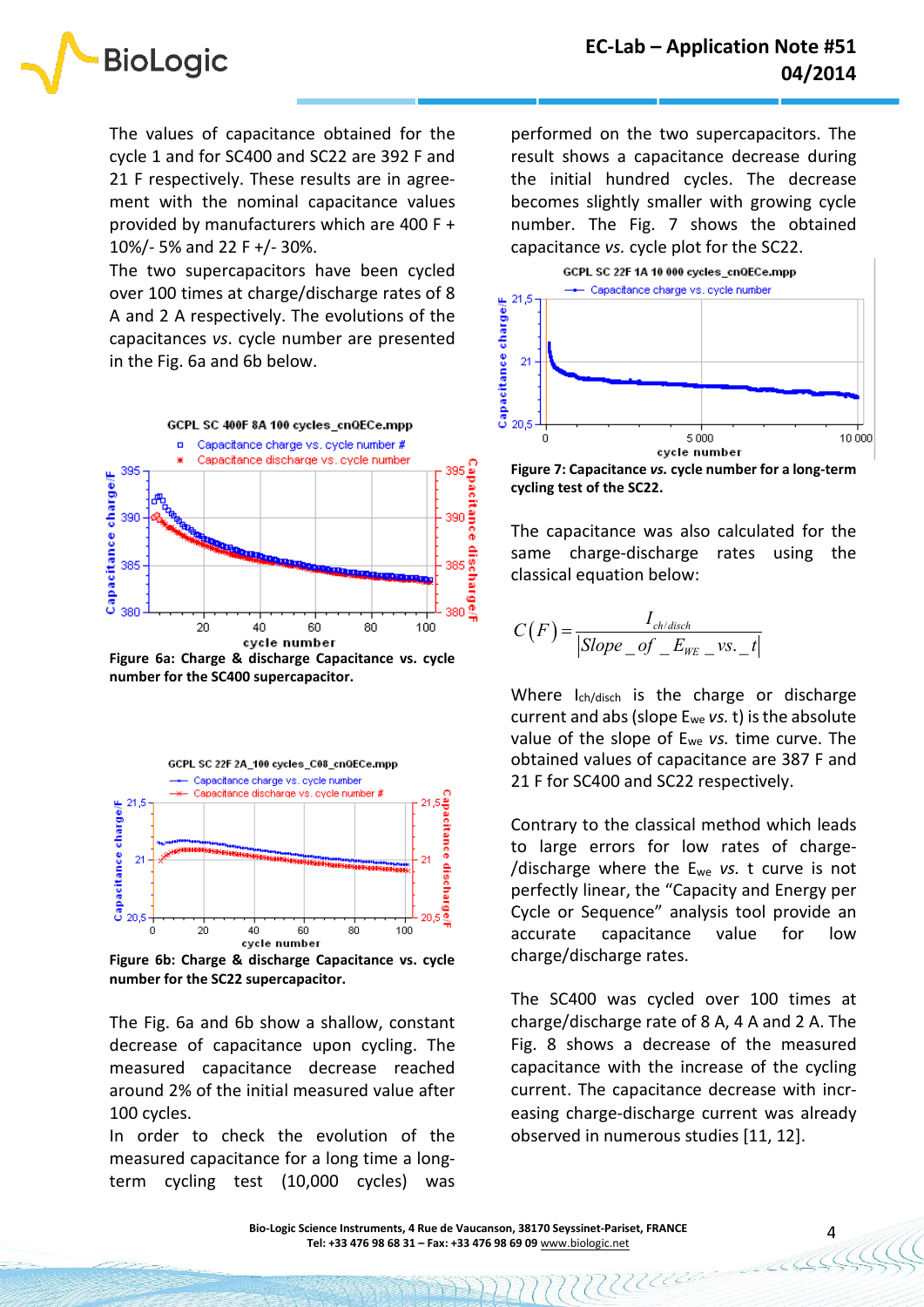

The obtained values of capacitance are more accurate and close to the nominal capacitance for the low current rates.



**Figure 8: Capacitance** *vs.* **cycle number for the SC400 with three current rates (green 2 A, red 4 A, blue 8 A).**

### **III - 4 EFFICIENCY MEASUREMENTS**

Once the charge-discharge data is processed by the analysis tool the coulombic efficiency *vs.* cycle number can be automatically plotted. Figures 9a and 9b show the obtained graphs.



**Figure 9a: Coulombic efficiency** *vs.* **cycle number for SC400.**



**Figure 9b: Coulombic efficiency** *vs.* **cycle number for SC22.**

As shown in the Fig. 9a and 9b, both tested supercapacitors display a coulombic efficiency higher than 99%.

### **III - 5 ESR MEASUREMENT**

The internal resistance or Equivalent Series Resistance of a supercapacitor is classically determined from the charge-discharge curves using the voltage drop at the beginning of the discharge curve. The internal resistance which is also referred to as the Equivalent Series Resistance (ESR) [6] is due to the resistance of terminal leads, electrolyte, separator and current collectors.

Two different methods have been used to determine the internal resistance of each supercapacitor: EIS method and galvanostatic polarization method.

*a. EIS method*

Impedance measurements at rated voltage were performed on each supercapacitor in the frequency range 200 kHz-100 mHz with a voltage amplitude of 10 mV.

Figs. 10a and 10b present the Nyquist diagrams for the two capacitors.



**Figure 10a: Nyquist diagram of SC400 supercapacitor.**

MUUR

5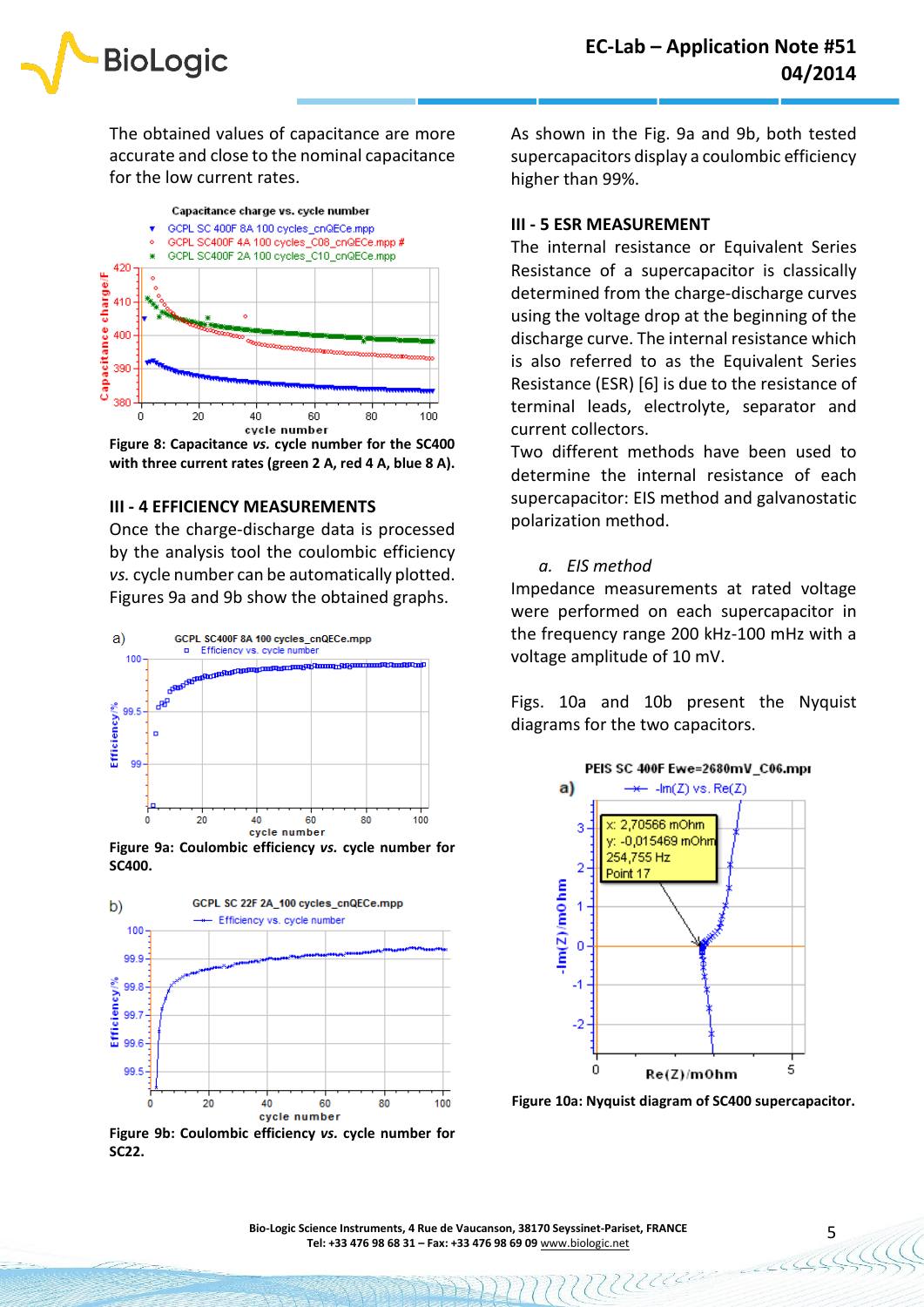



In the high-frequency range, the Nyquist diagrams show inductive behavior and then, intersect the real axis at approximately  $Re(Z)$ = 2.7 m $\Omega$  and 31.0 m $\Omega$  for SC400 and SC22. respectively. These values, also obtained by fitting the two diagrams, correspond to internal resistance ESR [6-8] of the two supercapacitors.

Fig. 10c shows the fitted Nyquist diagram for the SC22.



**Figure 10c: Fitting of the Nyquist diagram of SC22.**

The equivalent circuit used to model the Nyquist diagram of the SC22 is shown below



**Figure 11: Equivalent circuit used for Nyquist diagram of SC22 supercapacitor.**

Where R1 is the internal resistance (ESR) of SC22, L1 inductance due to the wiring setup. R2 and Q2 were used to fit the semicircle at high frequency. R2 and Q2 are the charge transfer resistance and the CPE corresponding to the charge transfer resistance in parallel with the double layer capacitance. Ma<sub>3</sub> is the Modified restricted diffusion element. Indeed, at low frequencies (lower than 1 Hz) Fig 10c shows a typical modified restricted diffusion behavior. Thus the "Modified restricted diffusion element" Ma element available in Z Fit library of EC-Lab® was used for modeling this kind of diffusion. The impedance expression of Ma is as follows [9].

$$
Z_d = R_d (j\omega\tau)^{-\frac{\alpha}{2}} \coth(j\omega\tau)^{\frac{\alpha}{2}}
$$

Where  $R_d$  is the diffusion resistance,  $\omega$  is the angular frequency, τ is the time constant and α a real parameter equal to 0.94.

The values of the ESR obtained from the fit of the Nyquist diagrams are close to those provided by the supercapacitors manufacturers (respectively ESR (SC400) = 2.0 m $\Omega$  $&$  ESR (SC22) < 100 mΩ).

As the internal resistance values of supercapacitors are very low the use of the four terminal connection points is strongly recommended to minimize the effect of the wiring on the value of ESR.

MUUUL

6

**Bio-Logic Science Instruments, 4 Rue de Vaucanson, 38170 Seyssinet-Pariset, FRANCE Tel: +33 476 98 68 31 – Fax: +33 476 98 69 09** [www.biologic.net](http://www.biologic.net/)